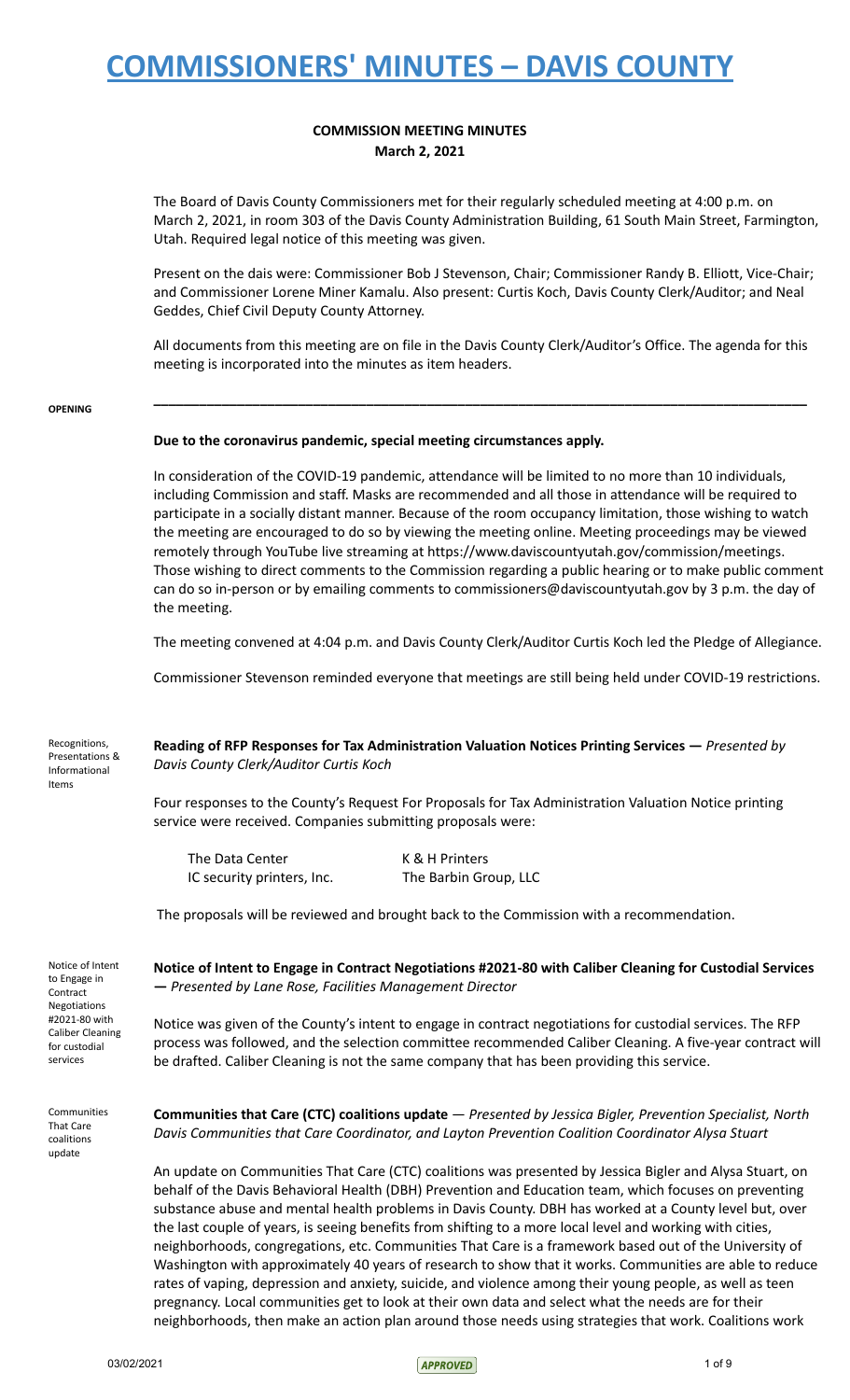with prevention science, focusing on what risks the kids are up against and on protective factors. Because the approach is different in each community, efforts go into what is actually needed instead of throwing energy, time, resources, and good intentions into things that don't match needs. CTC researchers follow students until they are about 23 years old. Some of the trials have shown outcomes of 33 percent less tobacco use among the youth, 32 percent less alcohol use, and 25 percent less delinquent behavior compared to control communities. Davis County is divided into four CTC regions to better allow for tailoring efforts locally. Jennifer Bigler coordinates the efforts of the five cities in Davis County's north area; Alysa Stuart coordinates Layton's efforts, which also includes South Weber and Kaysville; and Danielle Kaiser is the coordinator for South Davis CTC, made up of Bountiful, Centerville, Woods Cross, North Salt Lake, and West Bountiful. There will be a Central Davis CTC in the future, covering Kaysville, Farmington, and Fruit Heights.

The presenters asked Commissioners to participate as champions of the program, encouraging support from local community leaders, councils, mayors, police chiefs, etc., and that CTC representatives be allowed to return annually with progress reports. Commissioners agreed and said they would like to be informed of meetings, so they can attend when their schedules permit. Commissioner Kamalu commented that she had attended a meeting with many leaders from a variety of disciplines; it was a very inclusive group and a lot of good information was shared. Ms. Stuart said leaders from faith-based organizations, schools, law enforcement, government, and business have all been invited to ensure there are voices from all aspects of the community.

**Archiplex Group, LLC presentation on Davis County Jail Medical Wing** — *Presented by Ralph Stanislaw of Archiplex Group, LLC*

The Davis County Jail Medical Observation Unit project has been developed to the point that construction documents have been approved and bid, and construction has started. A presentation was given on the project, with the goal of helping Commissioners better understand how the medical unit is arranged and how it fits into the current facility.

The Medical Observation Unit is being built next to a shared parking area between State office buildings and the jail. Additional medical beds have been needed for quite some time. The jail was originally built with six medical beds, and an expansion of the jail did not include any new medical beds. The situation has required a considerable amount of transportation to move inmates offsite to deal with medical needs. The new Jail Medical Observation Unit will include a sally port where ambulances and police vehicles can pull in and out to pick up or drop off inmates who need medical assistance, but most of the medical assistance will be provided within the facility itself. The upstairs of the unit is vacant open space provided for future development for the Sheriff's Office or another use within Davis County; it will have windows for natural light and a finish similar to the jail's visitors' entrance. The ground level will have a couple of sheltered outdoor spaces that would only be used in the event of an emergency in which inmates need to exit the facility. A nurse's station will be centered between wings for women and men. There will be two medical exam rooms on either side of a waiting area, and two telemed rooms. The telemed rooms are new features which will expand the ability of the Sheriff's Office to provide medical services from the facility and cut down on off-site transportation for inmate care. There will be a day room for men, and one for the women, where small numbers of inmates can move around and access daylight and fresh air; these kinds of spaces contribute to well-being and improvement and are another new feature for the jail. Officers will have continuous views throughout the facility to make sure that the inmates and staff are safe, and everyone is being taken care of. Some beds will be in dorm settings for high-trust inmates. There will also be isolation rooms, including rooms with independent air sources and negative pressure for complete environmental isolation when dealing with communicable diseases. An effort was made to encroach as little as possible into the existing parking lot to minimize the loss of parking.

Mitch Matern, Justice Complex Maintenance Manager, added that the project is going to be an amazing improvement to the health care provided at the jail. In response to a question about how the number of beds in the new Medical Observation Unit was determined, he said there isn't a precise formula available, so they took the ratio of the number of medical beds to total beds in the original jail construction and applied it to the jail's post-expansion bed count of 926. They also toured other facilities in the state to see what ratios they had. They feel confident that the number of new medical beds will be sufficient. The Medical Observation Unit is exclusively for that use and doesn't add additional bed space for the jail.

Davis County Employee 2021 Disclosure Statements

## **Davis County Employee 2021 Disclosure Statements (per UCA 67-16-7 AND 17-16A-7) have been received and will be retained by the Davis County Clerk/Auditor** — *Presented by Clerk/Auditor Curtis Koch*

The Clerk/Auditor's Office is charged with the annual collection of Disclosure of Conflict of Interest Statements from employees. The 2021 disclosures have been completed and will be filed in the Clerk/Auditor's vault.

Archiplex Group, LLC presentation on Davis County Jail Medical Observation Unit

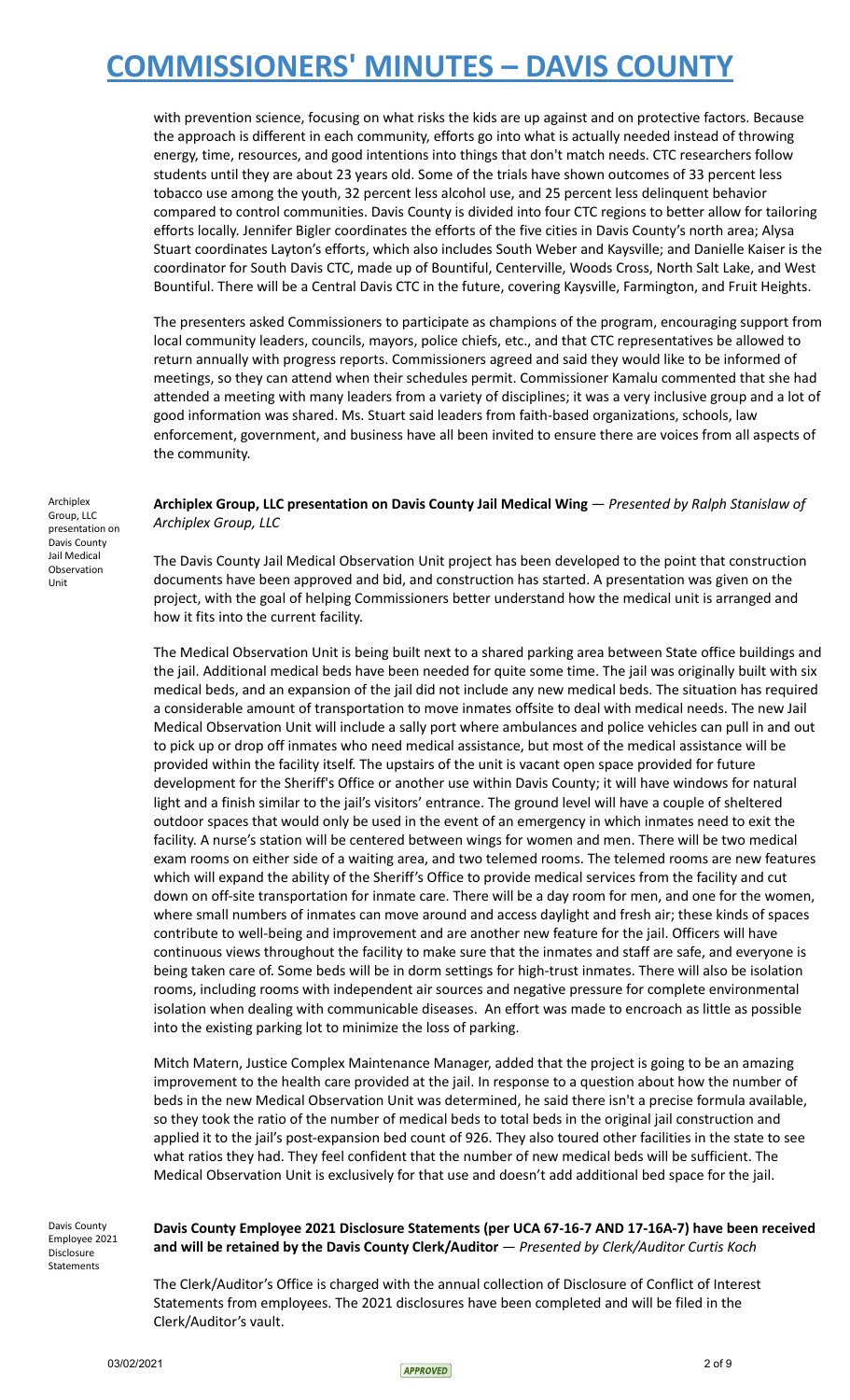Davis County Libraries adopt new naming scheme

## **Davis County Libraries adopt new naming scheme —** *Presented by Josh Johnson, Director of Libraries*

The Davis County Library Board voted to alter the naming scheme for library branches. Branch names will be "Davis County Library" followed by the name of the host city and the word "Branch." For example, when the North Branch closes at its old site and reopens at the new site, it will be called Davis County Library Clearfield Branch. The new naming scheme is meant to streamline communication with employees and patrons. Changes to the names of other branches will be made throughout the rest of this year and into 2022. Costs related to the name changes will be budgeted.

### March Employee Service Awards

## **March Employee Service Awards —** *Presented by Commissioner Elliott*

The following employees were thanked for their years of service working for Davis County, and will receive certificates and gift cards:

Andrea Campbell, Valley View Golf Daniel Jaquez, Sheriff's Office Lisa Larson, Health Department Hollis Kunimura, Library Justin Lillywhite, Davis Park Golf Melinda Lamb, Library Jeffrey Thomson, Attorney's Office Vicky Lucius, Sheriff's Office

Robin Bloomquist, Health Department Greg Spring, Sheriff's Office Nathan Lyon, Attorney's Office Marilyn Whipple, Library **Thirty Years**

## **Five Years Fifteen Years**

## **Ten Years Twenty Years**

Marva Knudsen, Health Department Gayle Workman, Health Senior Services

**\_\_\_\_\_\_\_\_\_\_\_\_\_\_\_\_\_\_\_\_\_\_\_\_\_\_\_\_\_\_\_\_\_\_\_\_\_\_\_\_\_\_\_\_\_\_\_\_\_\_\_\_\_\_\_\_\_\_\_\_\_\_\_\_\_\_\_\_\_\_\_\_\_\_\_\_\_\_\_\_\_\_\_\_\_\_\_\_**

David Thacker, Sheriff's Office

### **PUBLIC COMMENTS**

Members of the public were invited to make comments to the Commission.

**Travis Campbell,** representing U.S. Congressman Blake Moore, said the Congressman received his committee assignments and will be working with the House Armed Services and Natural Resources committees. Within the Armed Services Committee, he will be serving on the Readiness Subcommittee, which is important for Utah's First Congressional District because of the work that goes on at the Air Logistics Complex and the Test and Training Range, and on the new Cyber subcommittee focused on software cyber security. He will be the Vice Ranking member of the Natural Resources Subcommittee on Oversight and Investigations, which puts him in a leadership position to hold the Administration and Executive Branch accountable for some of their policies. He'll also serve on the National Parks, Forests, and Federal Land Subcommittee and will advocate for sound legislation regarding economic development, conservation, and access to public lands. He's taking note on how to be a true representative, and not a celebrity politician. The Congressman had a Telephone Town Hall scheduled at 7 p.m. on March 2.

**Matt Anderson,** representing U.S. Senator Romney's Office, said there had been some changes and the Senator is now serving on four committees: Health, Education, Labor, and Pensions; Foreign Affairs; Homeland Security and Government Affairs; and Budget. He spoke about three pieces of legislation of interest to Davis County: 1) The Family Security Act, which will provide monthly payments for people with children, instead of the Childhood Tax Credit at the end of the year and a lump sum. It is budget neutral, and studies show that monthly payments are easier to budget and more likely to be spent on children's needs than an end-of-year lump sum. 2) The Saline Lake Ecosystems and the Great Basin States Program Act, which will fund a U.S. Geological Service study of the Great Salt Lake and why there is a decline in the amount of water going into it, and the economic and ecological impacts of that decline. 3) A portion of the National Defense Authorization Act, which will remove the 180-day waiting period before retired military personnel can work for the Department of Defense in a civilian capacity.

**\_\_\_\_\_\_\_\_\_\_\_\_\_\_\_\_\_\_\_\_\_\_\_\_\_\_\_\_\_\_\_\_\_\_\_\_\_\_\_\_\_\_\_\_\_\_\_\_\_\_\_\_\_\_\_\_\_\_\_\_\_\_\_\_\_\_\_\_\_\_\_\_\_\_\_\_\_\_\_\_\_\_\_\_\_\_\_\_**

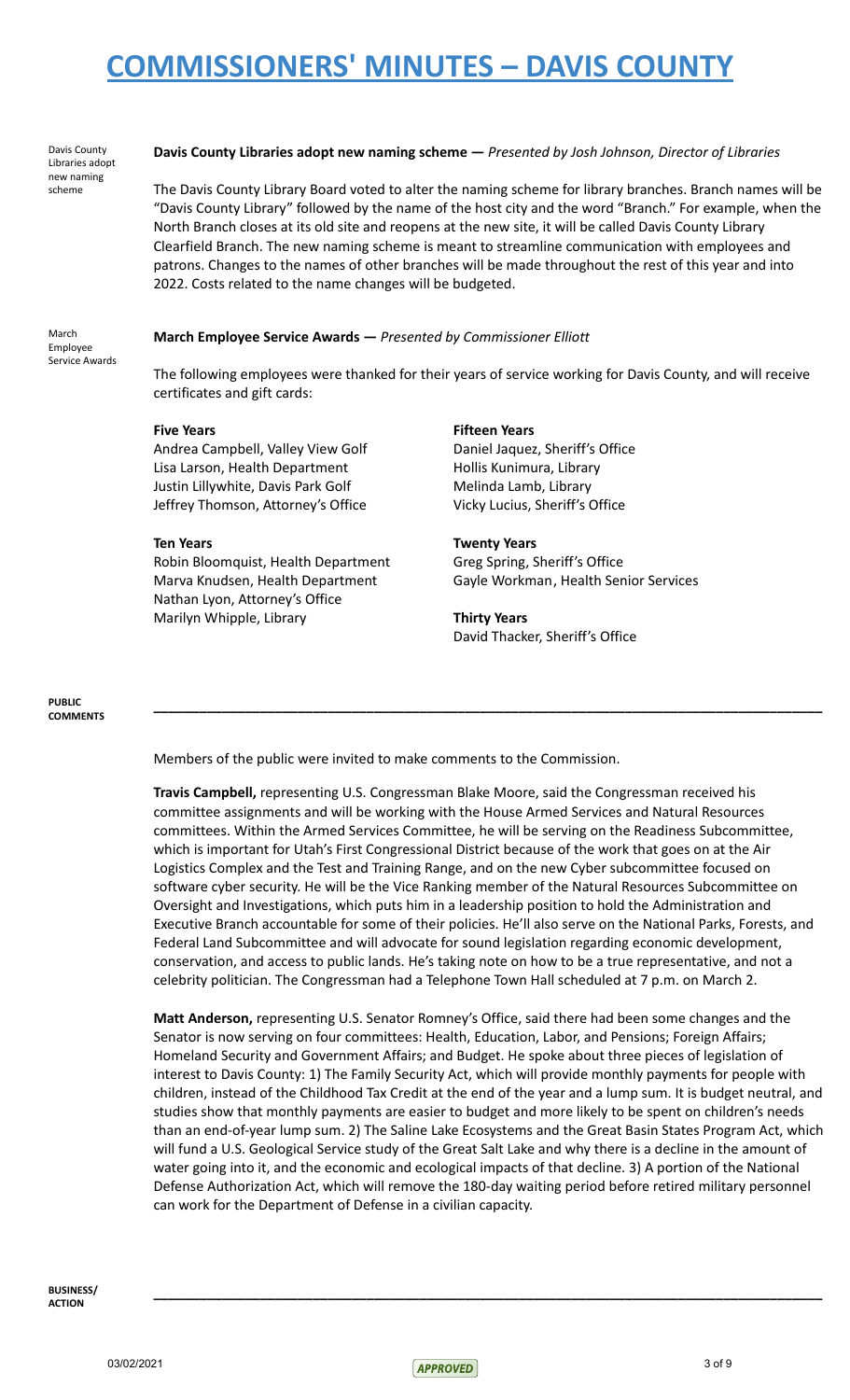Agreement #2021-81 with Dr. Amanda McElyea Kirk to provide relief veterinary services

Tabled MOU with Layton Hills Mall for low-cost feline microchipping and vaccination clinic

Revisions to Davis County Federal Awards Policy and Procedures #2020-164-A to include additional required procurement language regarding CDBG program

Agreement #2021-82 with Bountiful Davis Arts Center for 2021 sponsorship

**1. Agreement #2021-81 with Dr. Amanda McElyea Kirk to provide relief veterinary services** — *Presented by Commissioner Stevenson*

An agreement with Dr. Amanda McElyea Kirk was presented for the provision of relief veterinary services at Animal Care. The payable amount is \$65 per hour.

**2. Tabled Memo of Understanding with Layton Hills Mall for low-cost feline microchipping and vaccination clinic** — *Presented by Commissioner Stevenson*

This item was tabled because a very successful clinic was held in West Point last week, and staff would like to have more time to prepare for the next one.

**3. Revisions to Davis County Federal Awards Policy and Procedures #2020-164-A to include additional required procurement language regarding Community Development Block Grant (CDBG) program** — *Presented by Heidi Voordeckers, Chief Deputy Clerk/Auditor*

The Federal Awards Policy was new to Davis County in 2020. It came about as monitoring of the County's CDBG program was done by HUD (U.S. Housing and Urban Development), and it was recognized that an important component of that program was missing. Monitoring has continued, and another deficiency was pointed out in the "Procurement" section of the policy. As required by the HUD monitoring response letter received in February, this revision includes language affirming that Davis County will take all the necessary steps to solicit and contract with minority and women's businesses when using federal funds.

**4. Agreement #2021-82 with Bountiful Davis Arts Center for 2021 sponsorship for Summer Fest, Silent Film Festival, Statewide Exhibition Show and mural** — *Presented by Kent Andersen, Community and Economic Development Director*

An agreement with Bountiful Davis Art Center was presented. The agreement, which is similar to County sponsorships with Davis Arts Council and CenterPoint [Legacy] Theatre, is for several events to be put on this year. The payable amount is \$25,000.

Agreement #2021-83 with Can-Do Landscaping to install irrigation system at Legacy Events Center

Agreement #2021-84 with On Pitch Performing Arts for sponsorship for 2021 Discover Davis shows

the road and parking lot, and this will make modifications to correct that issue.

**5. Agreement #2021-83 with Can-Do Landscaping to install irrigation system at Legacy Events Center** —

An agreement with Can-Do Landscaping was presented. The agreement is for installation of an irrigation system on the north side of the Legacy Events Center, along Clark Lane on. The original system sprays onto

*Presented by Kent Andersen, Community and Economic Development Director*

**6. Agreement #2021-84 with On Pitch Performing Arts for sponsorship for 2021 Discover Davis shows** — *Presented by Kent Andersen, Community and Economic Development Director*

A sponsorship agreement with On Pitch Performing Arts, for 2021 shows, was presented. The payable amount is \$5,000.

Agreement #2021-85 with Utah Wetlands Foundation for sponsorship for 2021 Great Salt Lake Bird Festival

**7. Agreement #2021-85 with Utah Wetlands Foundation for sponsorship for 2021 Great Salt Lake Bird Festival** — *Presented by Kent Andersen, Community and Economic Development Director*

An agreement with the Utah Wetlands Foundation was presented. The agreement is for a sponsorship of the Great Salt Lake Bird Festival, to be held May 13 through 16. The receivable amount is \$1,500.

Agreement #2021-86 with The Nature

**8. Agreement #2021-86 with The Nature Conservancy in Utah for sponsorship of 2021 Great Salt Lake Bird Festival** — *Presented by Kent Andersen, Community and Economic Development Director*

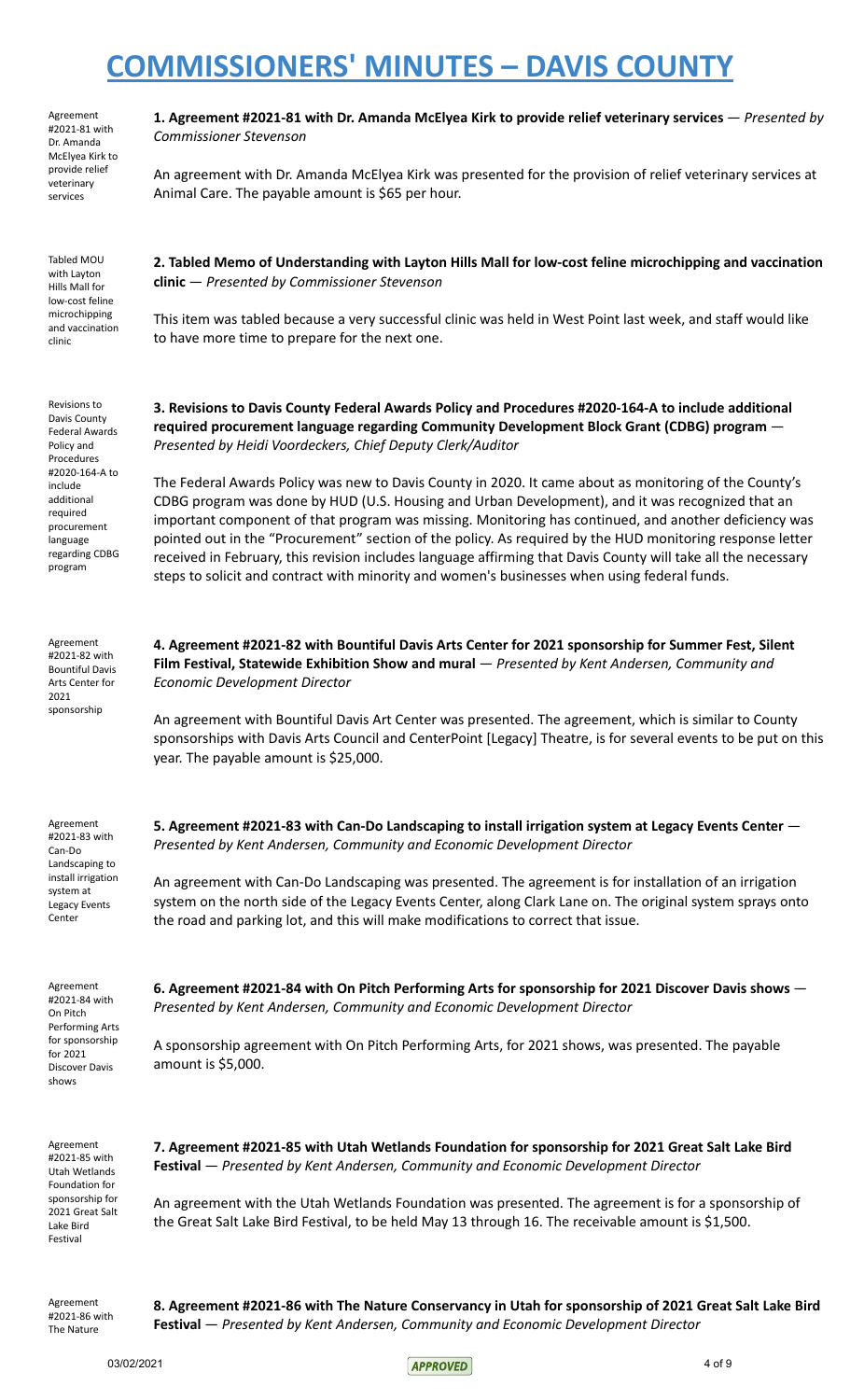| Conservancy for<br>sponsorship of<br>2021 Bird<br>Festival                                                                                                 | An agreement with The Nature Conservancy, for sponsorship of the Bird Festival, was presented. The<br>receivable amount is \$1,000.                                                                                                                                                                                                                                                                                                                                                                                                                                                                                                                                                          |
|------------------------------------------------------------------------------------------------------------------------------------------------------------|----------------------------------------------------------------------------------------------------------------------------------------------------------------------------------------------------------------------------------------------------------------------------------------------------------------------------------------------------------------------------------------------------------------------------------------------------------------------------------------------------------------------------------------------------------------------------------------------------------------------------------------------------------------------------------------------|
| Agreement<br>#2021-35-A<br>with Sorenson<br>Advertising dba<br>Relic for<br>tourism<br>promotion                                                           | 9. Agreement #2021-35-A with Sorenson Advertising dba Relic for tourism promotion — Presented by Kent<br>Andersen, Community and Economic Development Director<br>An agreement with Sorenson Advertising, doing businesses as Relic, was introduced. Relic will be Davis<br>County's new marketing agency of record to handle all creative and media buys for the Tourism<br>Department. The payable amount is not to exceed \$400,000 [in 2021].                                                                                                                                                                                                                                            |
| Summary List<br>#2021-87 of<br>agreements for<br>rental space at<br>Legacy Events<br>Center                                                                | 10. Summary List #2021-87 of agreements (20) for rental space at Legacy Events Center as of Feb. 23, 2021<br>- Presented by Kent Andersen, Community and Economic Development Director<br>A summary list of 20 agreements for rental space at the Legacy Events Center was presented. The total<br>receivable amount is \$5,468.50                                                                                                                                                                                                                                                                                                                                                           |
| Ordinance<br>#01-1993-C<br>amending, in<br>part, Franchise-<br>Mountain Fuel<br>Supply<br>Company<br>(Dominion<br>Energy)                                  | 11. Ordinance #01-1993-C amending, in part, Davis County Ordinance No. 01-93 Franchise-Mountain Fuel<br>Supply Company (Dominion Energy) to extend term of franchise through August 31, 2022 – Presented by<br>Neal Geddes, Chief Civil Deputy County Attorney<br>The amendment is to a current franchise agreement, which has been in place for several years, and gives<br>the County two more years to work on a comprehensive modification to that franchise agreement. In<br>response to a question, it was confirmed that Mountain Fuel will be switching to Dominion Energy in the<br>ordinance.                                                                                      |
| Reappointment<br>#2021-88 of<br>Durrell Nielsen<br>to Bountiful<br>Irrigation<br>District Board<br>of Trustees                                             | 12. Reappointment #2021-88 of Durrell Nielsen to Bountiful Irrigation District Board of Trustees -<br>Presented by Commissioner Stevenson<br>A request was made for the reappointment of Durrell Nielson to the Bountiful Irrigation District Board of<br>Trustees. He has served on the Board since 2009.                                                                                                                                                                                                                                                                                                                                                                                   |
| Reappointment<br>of Jennifer<br>Somers to the<br>Davis County<br>Library Board                                                                             | 13. Reappointment of Jennifer Somers to the Davis County Library Board - Presented by<br><b>Commissioner Kamalu</b><br>A request was made to reappoint Jennifer Somers to the Davis County Library Board. She has been a<br>member of the Board for one four-year term and is currently serving as Vice Chair. She's a high user of Davis<br>County libraries, and has two young children, so she brings a good perspective to the Board.                                                                                                                                                                                                                                                    |
| Agreement<br>#2021-89 with<br>Construction<br>Materials<br>Technologies,<br>Inc. for<br>construction<br>materials<br>testing and<br>special<br>inspections | 14. Agreement #2021-89 with Construction Materials Technologies, Inc. for construction materials testing<br>and special inspections for the Memorial Courthouse renovation $-$ Presented by Lane Rose, Facilities<br>Director<br>An agreement with Construction Materials Technologies, Inc., was presented for special testing and<br>inspections on the Memorial Courthouse construction project. The agreement includes concrete testing,<br>making sure the right soil compaction is attained, structural weld inspections, etc. It also includes getting<br>samples and testing dirt as the County looks for cost savings by finding free fill dirt. The payable amount<br>is \$17,179. |
| Agenda Item 22                                                                                                                                             | [Agenda Item 22, the Change Order to the contract with Spindler Construction Corp. for construction of the<br>new Clearfield Branch Library, was discussed at this point in the meeting. See Item 22 for details.]                                                                                                                                                                                                                                                                                                                                                                                                                                                                           |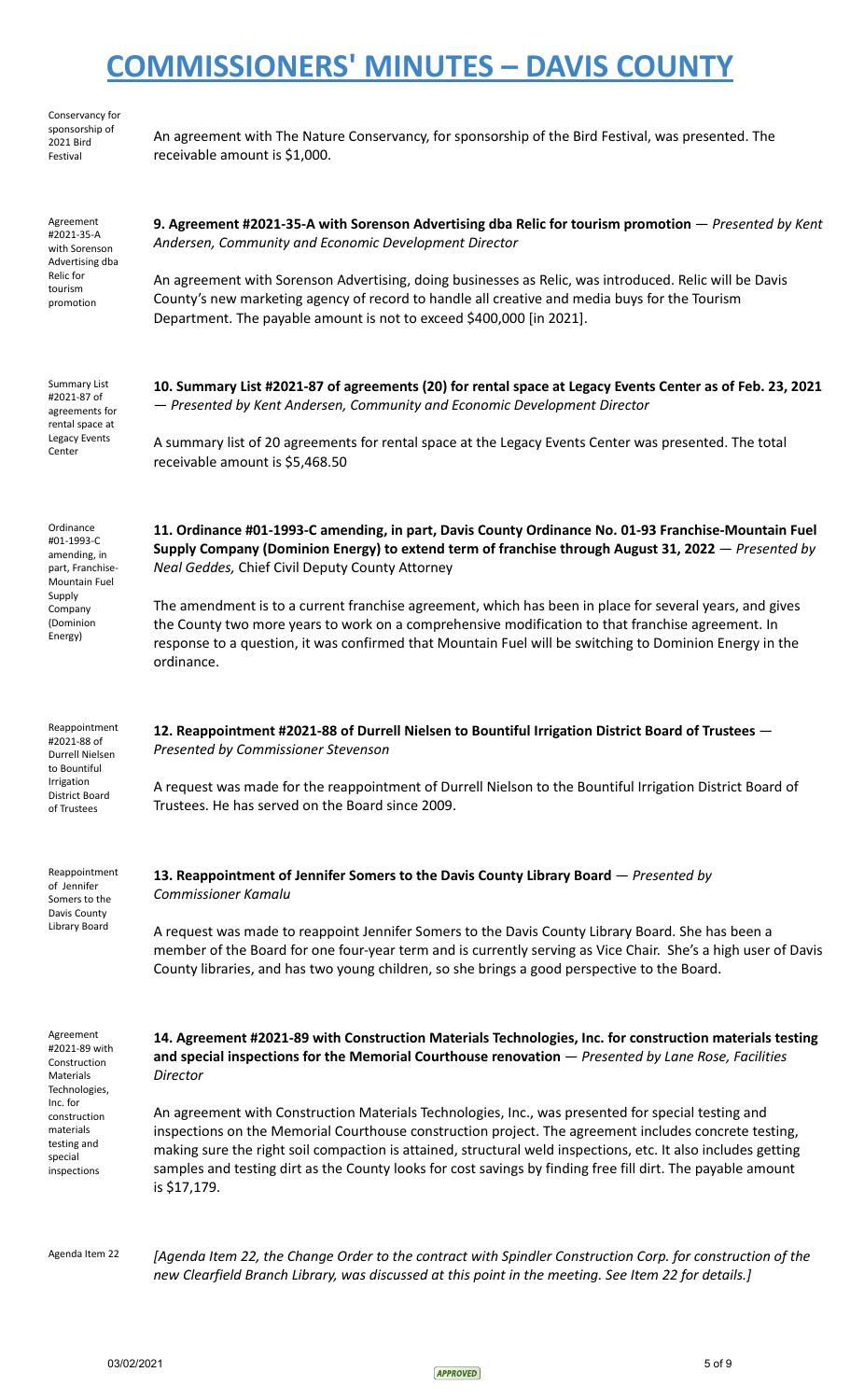Agreement #2021-90 with AmeriCorps Seniors/ Corporation for National and **Community** Service for FY 2021-2022 RSVP

Certifications and Assurances #2021-91 (FF2021) for FTA Assistance Programs

**15. Agreement #2021-90 with AmeriCorps Seniors/Corporation for National and Community Service for FY 2021-2022 RSVP (Retired Senior Volunteer Program) funding** — *Presented by Commissioner Kamalu*

An agreement with AmeriCorps Seniors/Corporation for National and Community Service was presented on behalf of Davis County Health – Senior Services. The contract is for Retired Senior Volunteer Program (RSVP) funding for Fiscal Year 2021-2022. The contract period is 04/01/2021 to 03/31/2022. The receivable amount is \$182,500.

**16. Certifications and Assurances #2021-91 (FF2021) to FTA/Utah Department of Transportation for FTA Assistance Programs** — *Presented by Commissioner Kamalu*

A request was made, on behalf of the Health – Senior Services division, to approve Certifications and Assurances to the FTA (Federal Transportation Administration)/Utah Department of Transportation for FTA Assistance Programs for the Federal Fiscal Year 2021. The contract period is 10/01/2020 to 09/30/2021. There is no financial information for this item.

Agreement #2021-92 with Railroad Medicare Palmetto GBA for Medicare Electronic Data Interchange enrollment

Agreement #2021-93 with South Davis Home Health for direct purchase of needed in-home client services

Amendment #2021-69-A with Utah Dept. of Health for COVID-19 Vaccine Supplemental Support

Amendment #2014-51-A with Comcast Business for upgrade to service line to Kaysville COA

Agreement #2021-94 with UTOPIA for internet line to Davis Conference Center for a COVID-19 vaccination clinic

**17. Agreement #2021-92 with Railroad Medicare Palmetto GBA for Medicare Electronic Data Interchange enrollment** — *Presented by Commissioner Kamalu*

An agreement with Railroad Medicare Palmetto GBA was presented, on behalf of Davis County Health Administration, for Railroad Medicare Electronic Data Interchange. The contract begins 02/23/2021, and there is no ending date nor financial information.

**18. Agreement #2021-93 with South Davis Home Health to provide for direct purchase of needed in-home services for clients** — *Presented by Commissioner Kamalu*

An agreement with South Davis Home Health, to provide for direct purchase of needed in-home services for clients of Davis County, was presented on behalf of the Health – Senior Services division. The contract period is 02/11/2021 to 06/30/2021. The payable amount varies dependent upon the service provided.

**19. Amendment #2021-69-A with Utah Department of Health for COVID-19 Vaccine Supplemental Support for additional funding for continued services** — *Presented by Commissioner Kamalu*

An amendment to a contract with the Utah Department of Health was presented on behalf of Davis County Health Administration. It is Amendment 1 for Covid-19 Vaccine Supplemental Support providing additional funding for continued services. The contract period is 02/15/2021 to 06/30/2024. The receivable amount is \$845,635.

**20. Amendment #2014-51-A with Comcast Business for Enterprise Services Master Services upgrade to service line to Kaysville COA at 81 E. Center Street** — *Presented by Commissioner Stevenson*

An amendment to a contract with Comcast Business was introduced, upgrading a service line to the Kaysville COA (Council on Aging). The amount is three payments of \$4,140 each, which is \$345 per month.

**21. Ratification of agreement #2021-94 with UTOPIA for internet line to Davis Conference Center in Layton for a COVID-19 vaccination clinic** — *Presented by Commissioner Stevenson*

An agreement with UTOPIA was ratified. The agreement is for an internet line to be set up at the Davis Conference Center for a potential secondary COVID vaccine center. There is a line up to the building; the contract is for a line to go into the building to run all of the necessary equipment. The contract is for 12 months, and the payable amount is \$150 per month.

 $03/02/2021$  6 of 9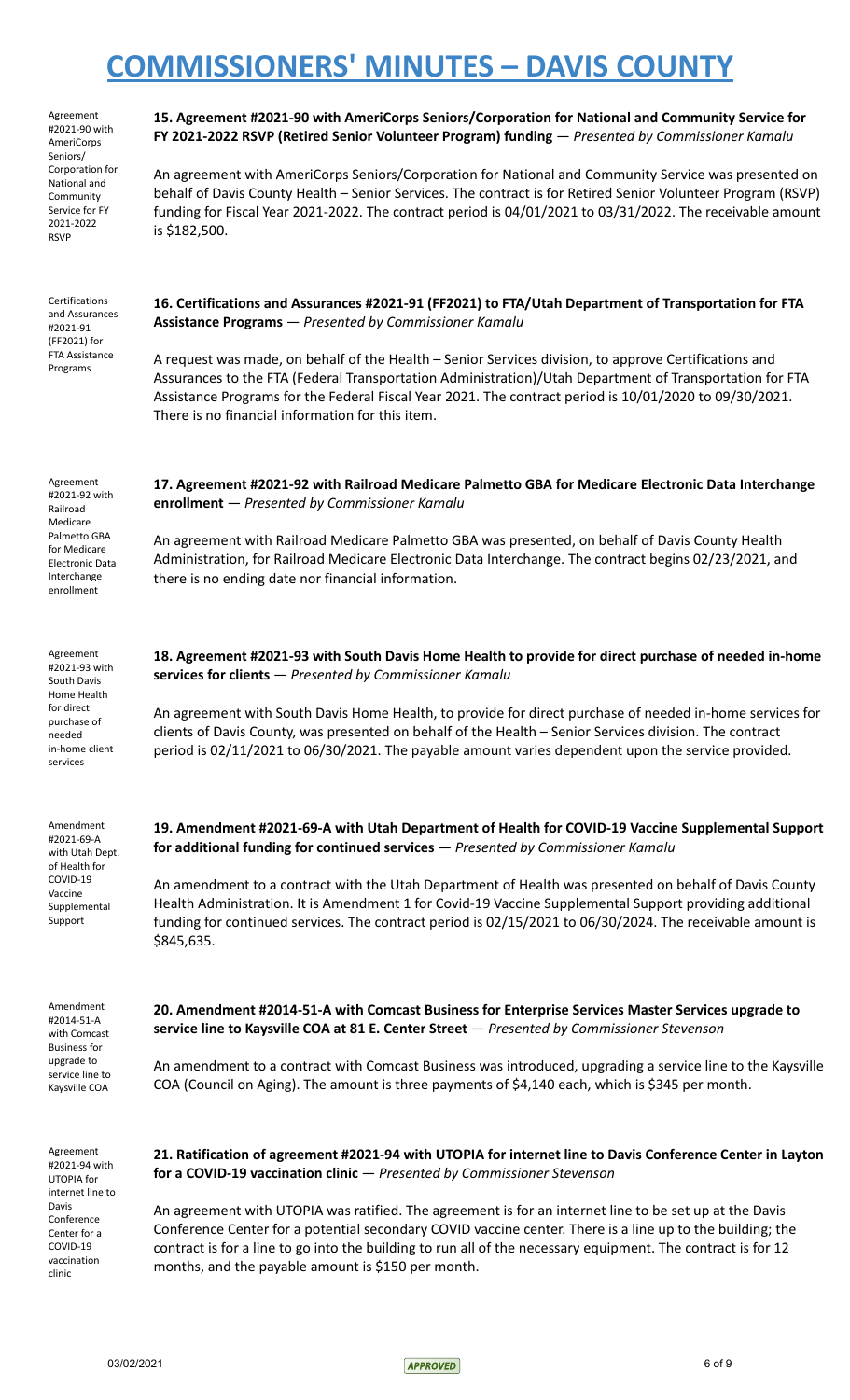Change Order #2019-561-D with Spindler Construction Corp for various changes for the North Branch (Clearfield) Library Construction Project

Agreement #2021-95 with Intermountain Testing Services Inc .

**22. Change Order #2019-561-D with Spindler Construction Corp for various changes for the North Branch (Clearfield) Library Construction Project** — *Presented by Josh Johnson, Library Director*

A change order to a contract with Spindler Construction Corp., for the construction of the Northwest or Davis County Clearfield Branch Library, was presented. The payable amount is \$106,477.25. Approximately \$94,000 of this expense is related to vapor issues on the property. Other expenses are related to changing the type of elevator and design errors and omissions. There have been discussions with Clearfield to help recoup a lot of these costs. Commissioners offered help in working with the City regarding the property.

**23. Agreement #2021-95 with Intermountain Testing Services Inc. for special testing, material testing and observation for Correctional Facility Medical Unit** — *Presented by Chief Deputy Susan Poulsen*

The contract period is 03/02/2021 to 04/30/2022. The payable amount is not to exceed \$17,700.

Agreement #2021-96 with Jason W. Read Foundation for donation for purchase of protective riot gear

Interlocal agreements with cities to form a public order unit to respond to civil unrest which may occur in Davis County

**24. Agreement #2021-96 with Jason W. Read Foundation for \$3,000 cash donation for purchase of protective riot gear for DC Sheriff's Deputies** — *Presented by Chief Deputy Susan Poulsen*

An agreement with the Jason W. Reed Foundation was presented. The Foundation donates money for protective gear for local law enforcement agencies, and they have donated generously to the Davis County Sheriff's Office for the purchase of protective riot gear. The receivable amount is \$3,000.

25. Interlocal agreements with the following cities to form a public order unit to respond to civil unrest **which may occur in Davis County (payable/receivable):** — *Presented by Chief Deputy Susan Poulsen*

Interlocal agreements with the following cities, regarding the formation of a public order unit (POU), were presented:

#2021-98 Centerville City #2021-102 Sunset City #2021-100 Clinton City

#2021-97 Bountiful City #2021-101 North Salt Lake #2021-99 Clearfield City #2021-103 West Bountiful City

Ultimately, the cities will be responsible for the cost of the riot gear, but the County will be fronting that money in order to purchase all of it at the same time. The reimbursement amount is to be determined. Commissioners commented that the Sheriff has been instrumental in this effort; he sees what is being experienced and how to make it better for the future, and then he acts. He is highly respected by all of the chiefs, and it's good to see everyone working together.

> Motion to Approve Items 1 through 25, tabling Item 2: Com. Elliott Seconded: Com. Kamalu All voted Aye

Commissioner Kamalu moved to recess to the Board of Equalization. Commissioner Elliott seconded the motion. All voted Aye.

**\_\_\_\_\_\_\_\_\_\_\_\_\_\_\_\_\_\_\_\_\_\_\_\_\_\_\_\_\_\_\_\_\_\_\_\_\_\_\_\_\_\_\_\_\_\_\_\_\_\_\_\_\_\_\_\_\_\_\_\_\_\_\_\_\_\_\_\_\_\_\_\_\_\_\_\_\_\_\_\_\_\_\_\_\_\_\_\_**

**BOARD OF EQUALIZATION**

Property Tax Register

Property Tax Register matters were presented by Curtis Koch, Davis County Clerk/Auditor, as follows:

## **Auditor's Adjustments**

- Nine abatements for taxes under the Veteran Exemption for the year 2020
- One Exempt Entity Purchase Property that needs to be corrected
- One Active Duty Tax Abatement for the year 2020

03/02/2021 7 of 9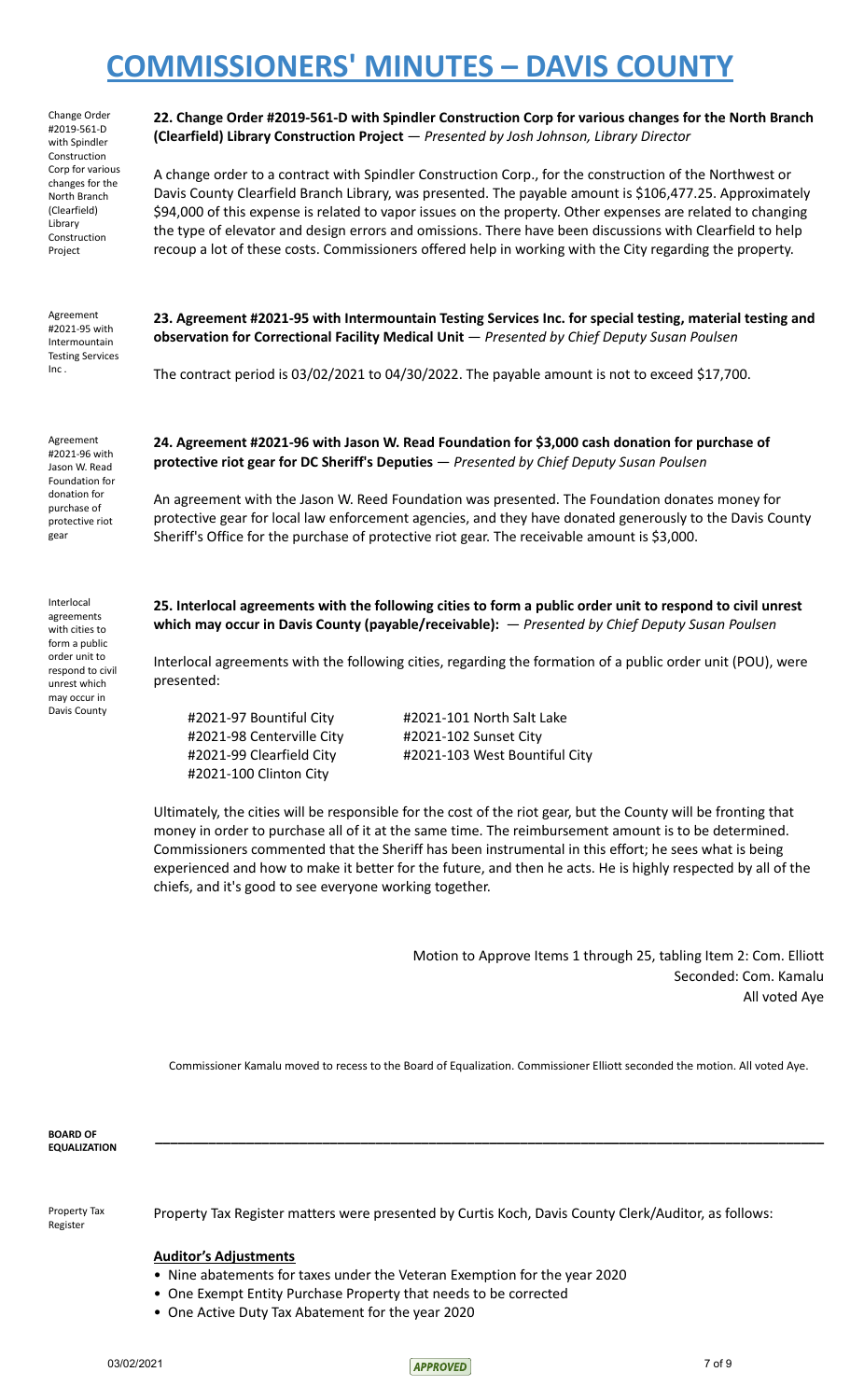## **Assessor's Adjustments**

• One Escapement totaling \$7,215.47

- **Assessor-initiated Corrections**
- Two corrections that qualify for Residential Exemption in the year 2020

Motion to Approve: Com. Kamalu Seconded: Com. Elliott All voted Aye

Commissioner Elliott moved to reconvene the Commission Meeting. Commissioner Kamalu seconded the motion. All voted Aye.

**\_\_\_\_\_\_\_\_\_\_\_\_\_\_\_\_\_\_\_\_\_\_\_\_\_\_\_\_\_\_\_\_\_\_\_\_\_\_\_\_\_\_\_\_\_\_\_\_\_\_\_\_\_\_\_\_\_\_\_\_\_\_\_\_\_\_\_\_\_\_\_\_\_\_\_\_\_\_\_\_\_\_\_\_\_\_\_\_**

**CONSENT ITEMS**

Commission Meeting Minutes

### **Meeting Minutes**

Meeting Minutes for February 2, 2021, and Work Session Minutes for February 2, 2021, February 9, 2021, and February 16, 2021, were presented for approval.

Commissioner Stevenson thanked the people in the Clerk/Auditor's Office who prepare meeting minutes.

Motion to Approve: Com. Kamalu Seconded: Com. Elliott All voted Aye

### **COMMISSION COMMENTS**

**Commissioner Stevenson** asked CED Director Kent Anderson if he had an update regarding contacting an unnamed landlord. He was informed that the individual is out of town. An update will be provided after contact is made.

**\_\_\_\_\_\_\_\_\_\_\_\_\_\_\_\_\_\_\_\_\_\_\_\_\_\_\_\_\_\_\_\_\_\_\_\_\_\_\_\_\_\_\_\_\_\_\_\_\_\_\_\_\_\_\_\_\_\_\_\_\_\_\_\_\_\_\_\_\_\_\_\_\_\_\_\_\_\_\_\_\_\_\_\_\_\_\_\_**

**Commissioner Kamalu** reported on the Point in Time count of individuals experiencing homelessness in Davis County. The count happens at the same time every year. For three nights, beginning January 27, volunteers go out to physically count individuals who can be found who are without a place to stay. Davis County does not have a shelter. This year, a team of 20 volunteers from various agencies that work as community partners with the County split into five groups to conduct the count. Of those counted in the community and while visiting the Food Pantry at Open Doors, 20 people completed a simple survey of five questions used to connect them to resources; four of those people stated that they are experiencing homelessness due to the pandemic. There were another seven individuals observed who did not complete surveys. The number has been trending up in recent years, especially since Salt Lake did a big operation that dispersed many individuals. Effort is made to reach out and to care for those individuals in Davis County.

**Commissioner Kamalu** also spoke of the Davis County Library in Clearfield City. She encouraged everyone to drive by the new construction and see how it has taken shape. Glass is being installed, and it is a beautiful facility. She participated in a walk-through with the County's Facilities Director and Library Director, as well as the supervisor on site from Spindler, and said it is already inspiring pride. From the second floor of the east-southeast corner, there is a view of a range of mountains. Public libraries provide an equalization of opportunity for everyone in the County. This library, especially, will be on the cutting edge of technology to help individuals have resources and access to technology, to learn at young ages and older ages, and take great advantage of what public libraries do. The library is across the corner from where the Health Department is located. It is on track to finish up at the end of summer or beginning of fall. As noted earlier, some things have been discovered down deep in the spot where the library is situated, that even surprised Clearfield City. The Commissioner thanked those involved for staying on top of it and making sure everything is done to make this library what the County needs it to be for 50-plus years.

**Commissioner Stevenson** urged everyone to get their vaccinations when their age group is eligible so we can be done by summertime.